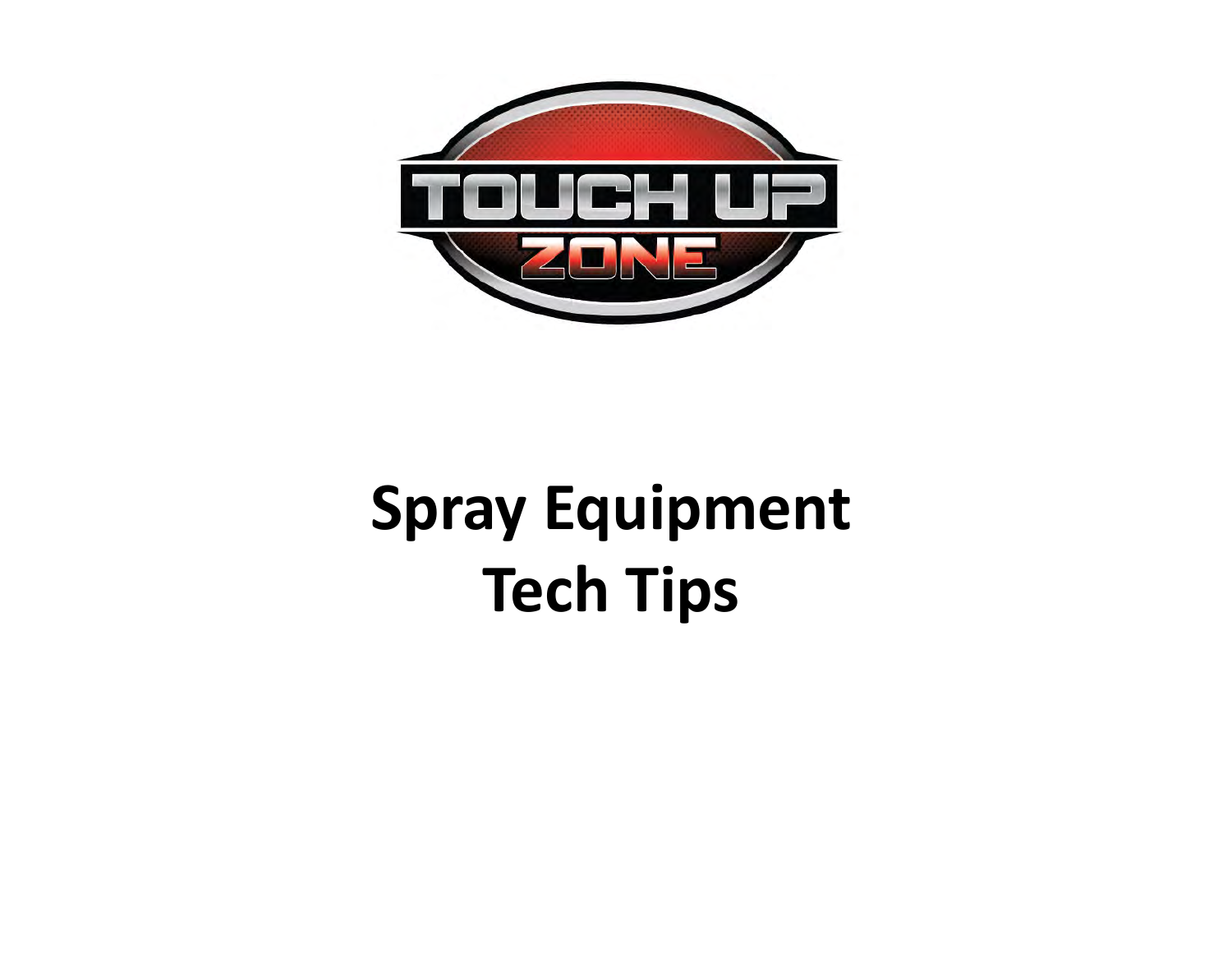# **Spray Equipment**



There are many different choices when it comes to Spray Equipment, and the different ways to atomize paint materials. This document is not intended to be the definitive guide on Spray Equipment. Rather it provides <sup>a</sup> brief overview of the features, advantages and benefits of some of the spray devices found @ Touch Up Zone.

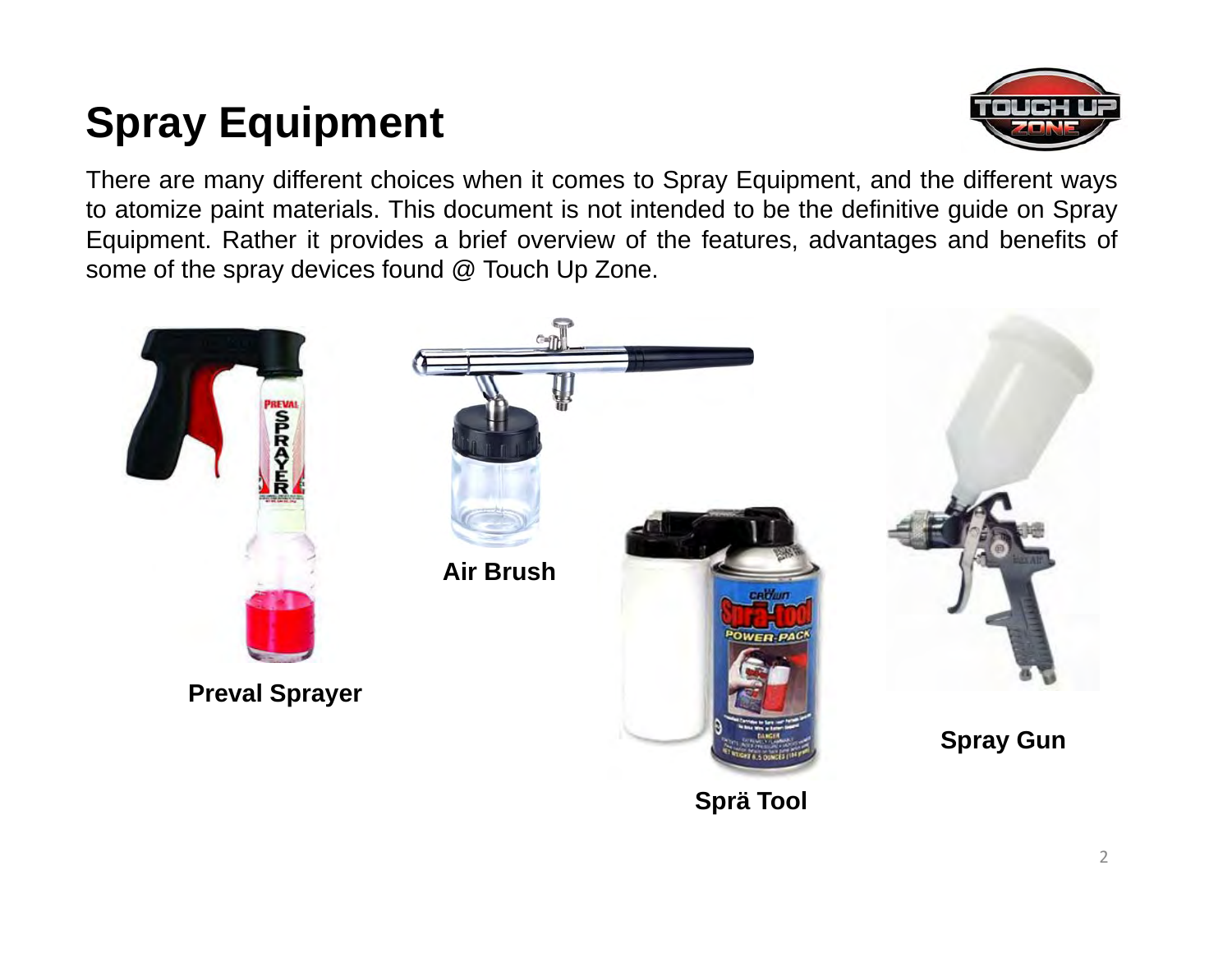# **Spray Equipment / Preval Sprayer**





#### **Complete Unit**





#### **Features, Advantages & Benefits**

- 1.94 ounce propellant sprayer w/pickup tube.
- 6 ounce clear glass jar with lid for safe storage.
- Quick color or product change by using different glass jars (additional jars sold separately).
- Optional spray handle (sold separately)
- Sprays almost any liquid water based or solvent based.
- Propellant sprayer is reusable until depleted.
- Great for Car, boat, equipment and more.
- Produces a fine, even mist.
- Disposable.
- Recyclable.
- Economical costs less than a Spray Gun.
- Does not require a compressor.
- Great for refinishing smaller areas.
- Very Easy to use.
- Can paint multiple colors at one time by simply changing the 6 ounce glass jar.



**Power Unit**

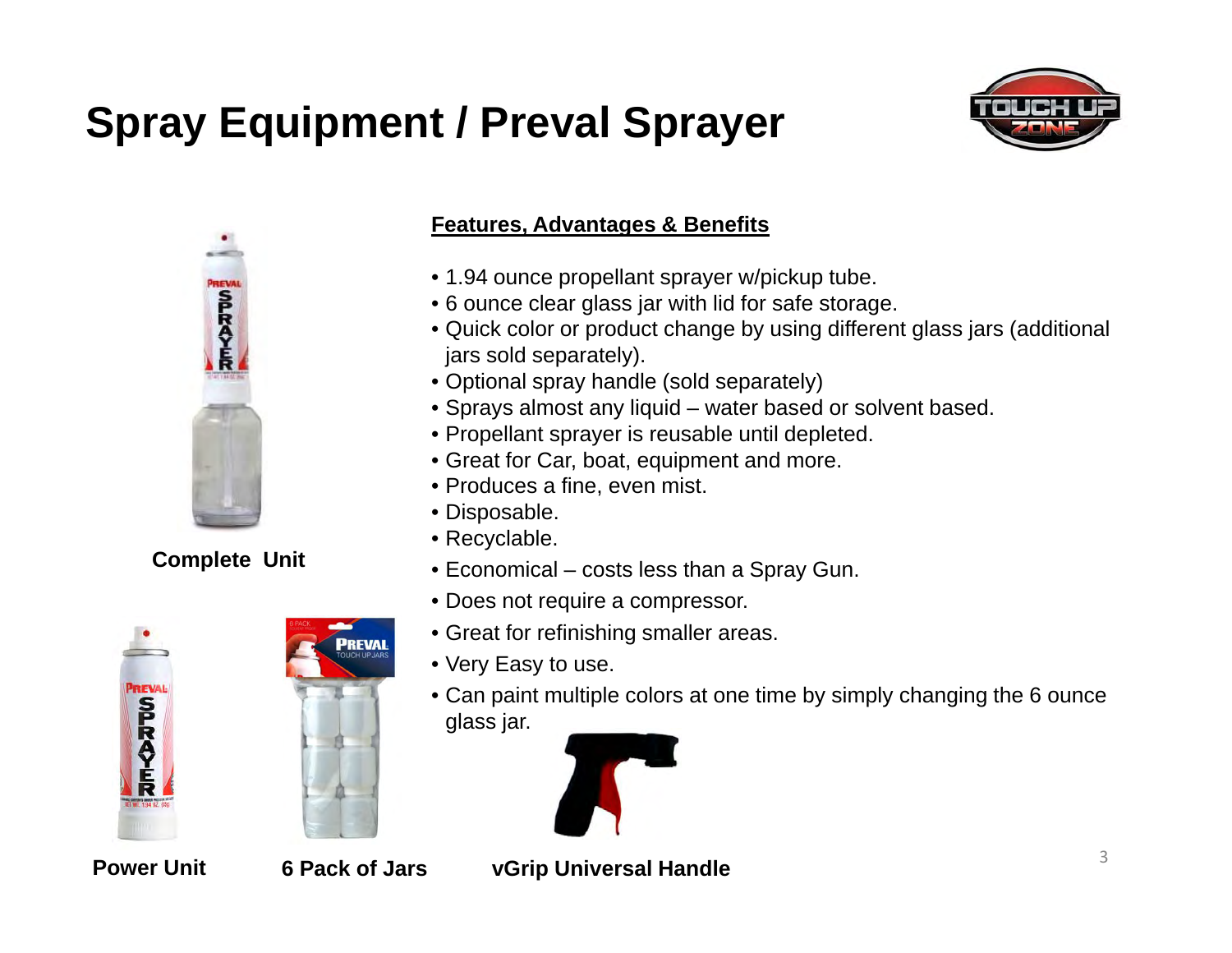### **Spray Equipment / Preval Sprayer**





#### **Prepare**

- Strain paint using a medium mesh (225-226 micron) strainer.
- For thicker paint, remove built in strainer from dip tube.
- Thin paints and finishes using instructions supplied by the manufacturer (most Touch Up Zone products are ready-tospray and do not require additional tinning).
- Fill container to desired level.
- Do not fill the container above the line on the shoulder.
- Attach power unit, and align red insert (1) opposite air vent (2) on coupler.
- Never shake the container once it has been attached to the power unit.

#### **Prime**

- Spray for 15 seconds to prime valve with product.
- If clogged, clean and make sure materials are not too thick.
- If after 15 seconds it starts spraying there is no need to back flush.
- If spraying it is primed, and you are ready to paint.

**Note:** The power unit is vented. Do not tip beyond 45° or liquid will run out the air vent preventing efficient performance. The actuator orifice is .032 inches. Never shake the power unit.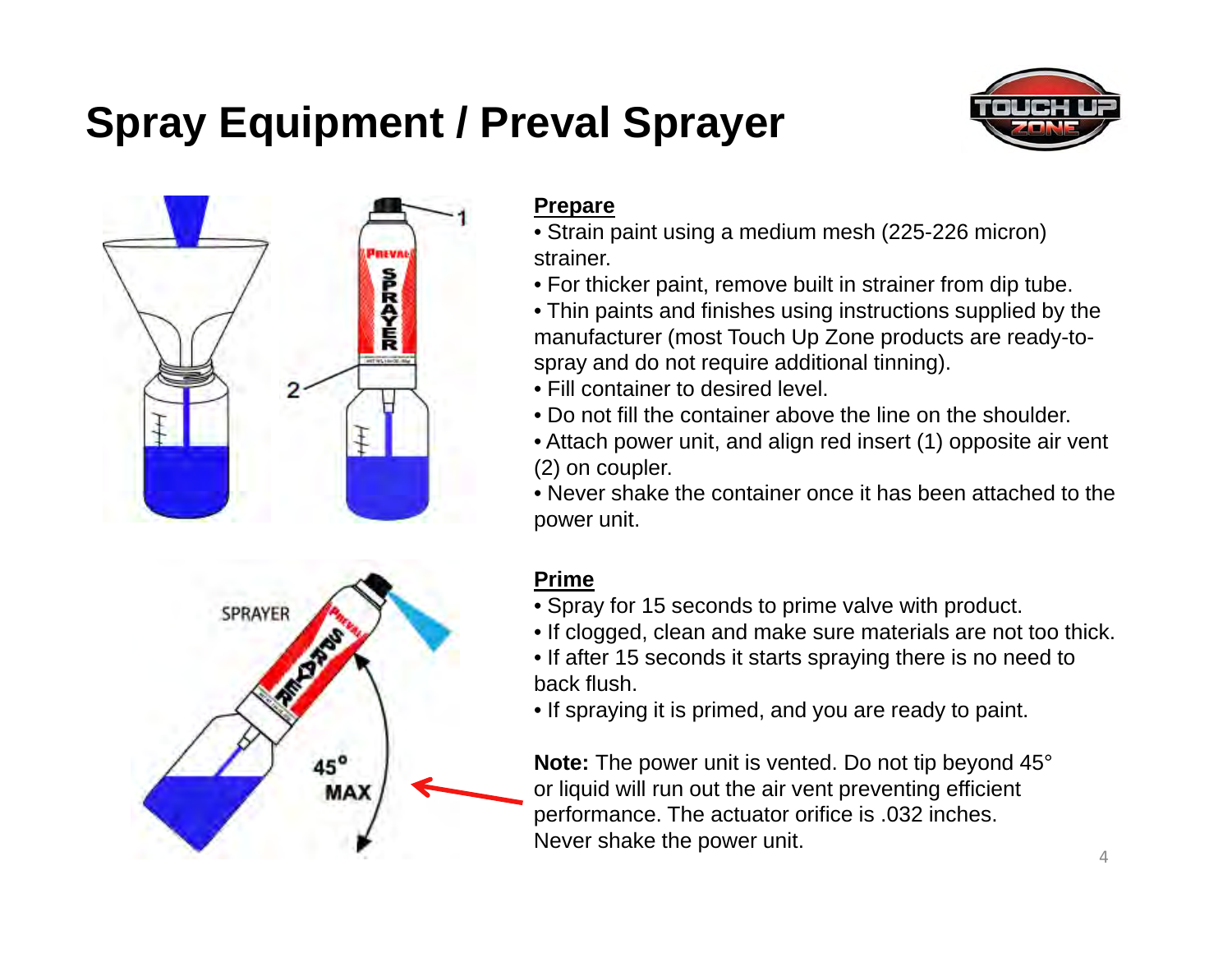# **Spray Equipment / Preval Sprayer**







#### **Paint**

- Practice spraying on a piece of cardboard or scrap metal if you have never used a PREVAL® sprayer.
- Start spraying with the sprayer in motion and release the button while the sprayer is still moving at the end of the stroke to avoid runs.
- Overlap strokes 35%-50%, but do not tip past 45°.
- Hold the sprayer upright, 6" to 10" from the surface being sprayed (5" with lacquers and other quick drying finishes).
- If you are too close to the surface, paint will build up too quickly and will run.
- If you are too far away from the surface, the paint will dry before it reaches the surface and dimpling will result.
- Keep the sprayer moving constantly.
- For best results apply 2 or more thin coats as opposed to 1 thick coat.
- Spray at temperatures above 60° F (15.5° C).
- If the Preval power unit becomes too cold from continuous spraying, you may see sputtering or a decrease in power. Let the unit rest until it reaches room temperature before trying to spray again.
- If this does not work, wrap the unit with a warm towel to continue spraying.

**Use vGrip Universal Handle for more of a spray gun feel.**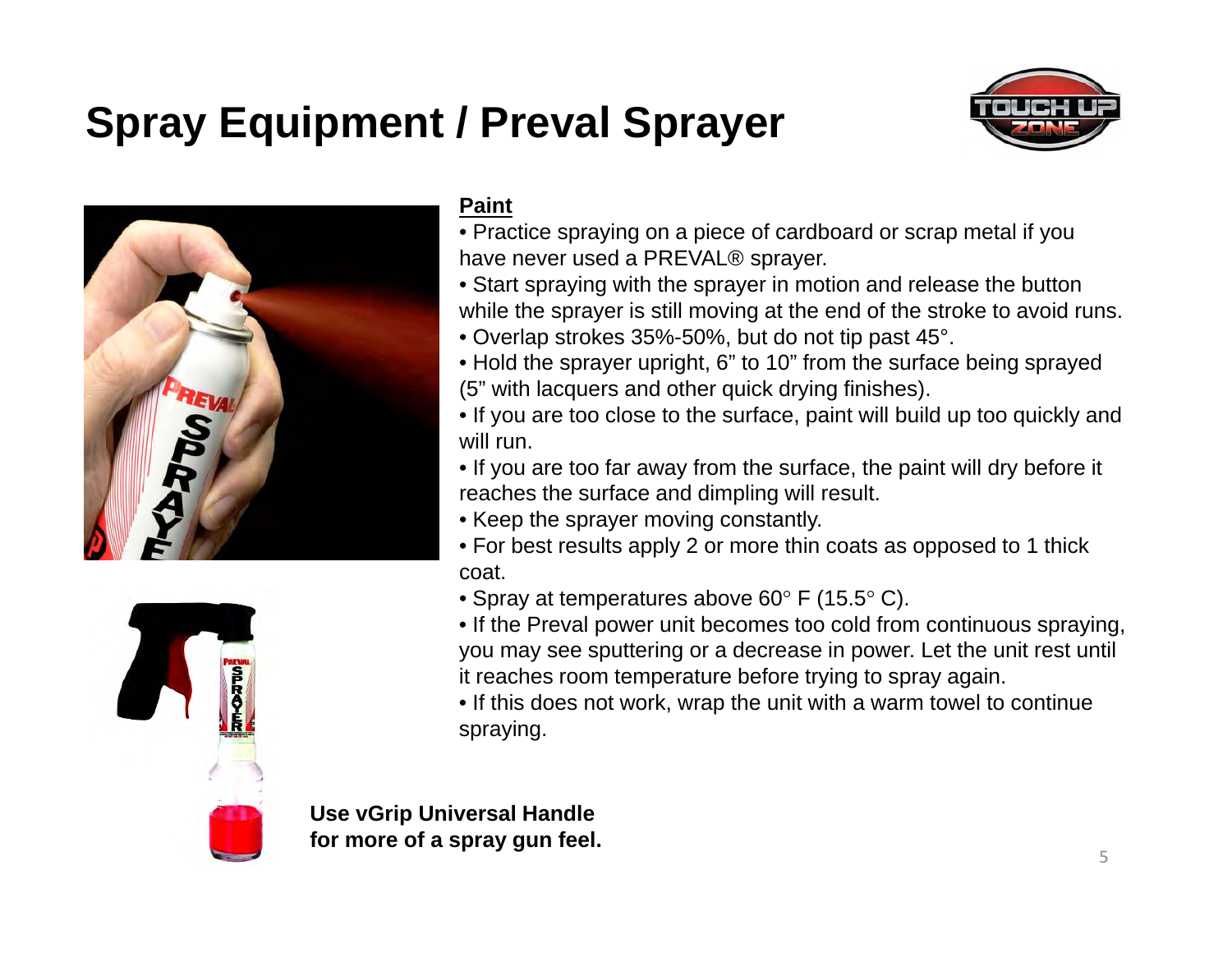### **Spray Equipment / Sprä Tool**





**Kit (8209)** 



#### **Features, Advantages & Benefits**

- Kit comes with 6.5 Ounce Power Pack, 6 Ounce Plastic Jar, and Snap On Spray Head with 3 Spray Tips for Light, Medium and Heavy bodied materials.
- The Spra-Tool operates on the same principle as a commercial spray gun, without bulky equipment.
- It will atomize nearly any liquid, including water based paint.
- Spra Tool is good for covering scratches and other paint blemishes on cars, boats, and equipment.
- Economical costs less than a Spray Gun.
- Does not require a compressor.
- Great for refinishing smaller areas.
- Very Easy to use.
- Can paint multiple colors at one time by simply changing the 6 ounce plastic jar.





6**Power Pack (8211) 6 Oz Plastic Jar (8211) Snap On Spray Head (8213)**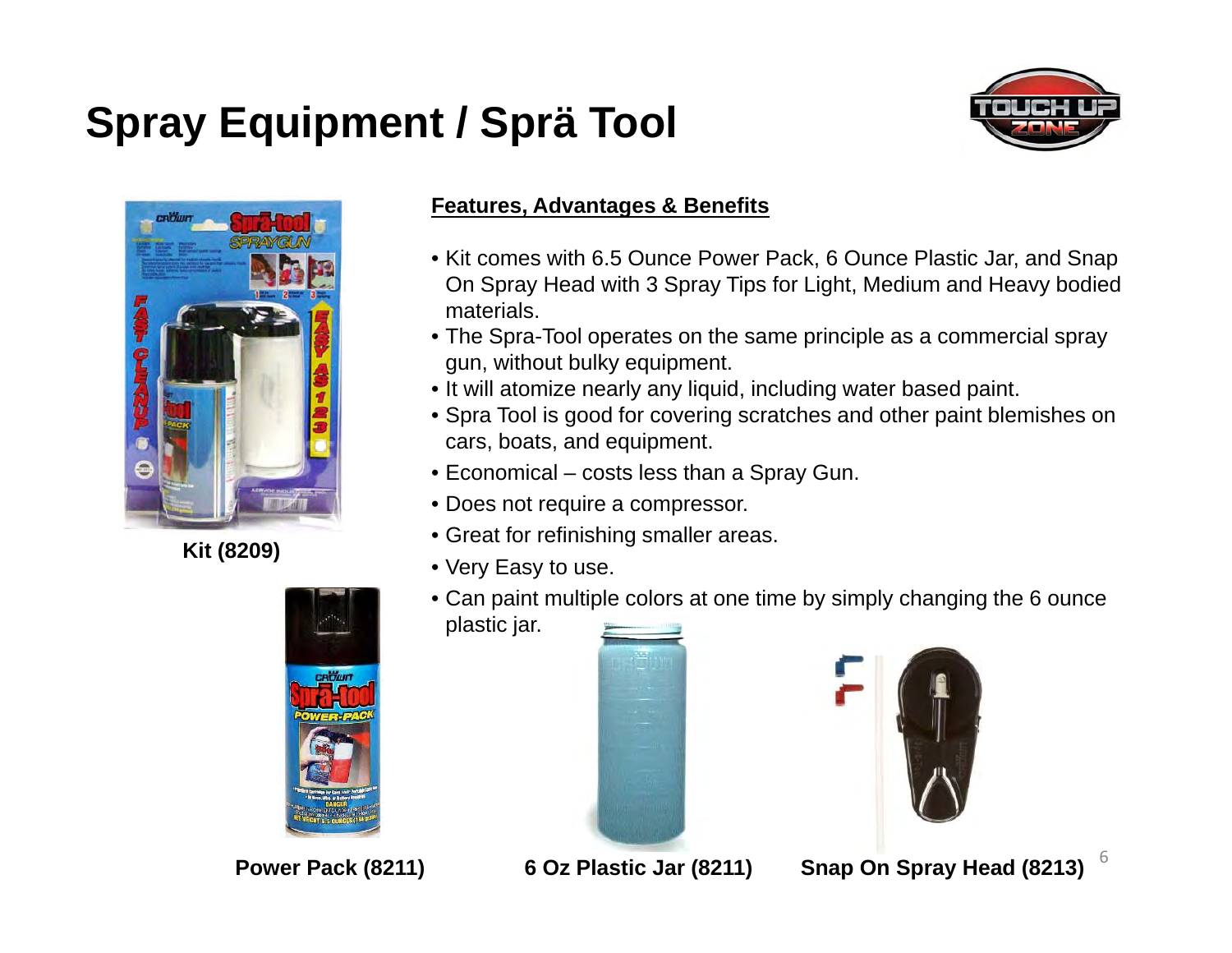### **Spray Equipment / Sprä Tool**





#### **Painting**

- Practice spraying on a piece of cardboard or scrap metal if you have never used a Sprä Tool sprayer.
- Start spraying with the sprayer in motion and release the button while the sprayer is still moving at the end of the stroke to avoid runs.
- Overlap strokes 35%-50%.
- Hold the sprayer upright, 6" to 10" from the surface being sprayed (5" with lacquers and other quick drying finishes).
- If you are too close to the surface, paint will build up too quickly and will run.
- If you are too far away from the surface, the paint will dry before it reaches the surface and dimpling will result.
- Keep the sprayer moving constantly.
- For best results apply 2 or more thin coats vs. to 1 thick coat.
- Spray at temperatures above 60° F (15.5° C).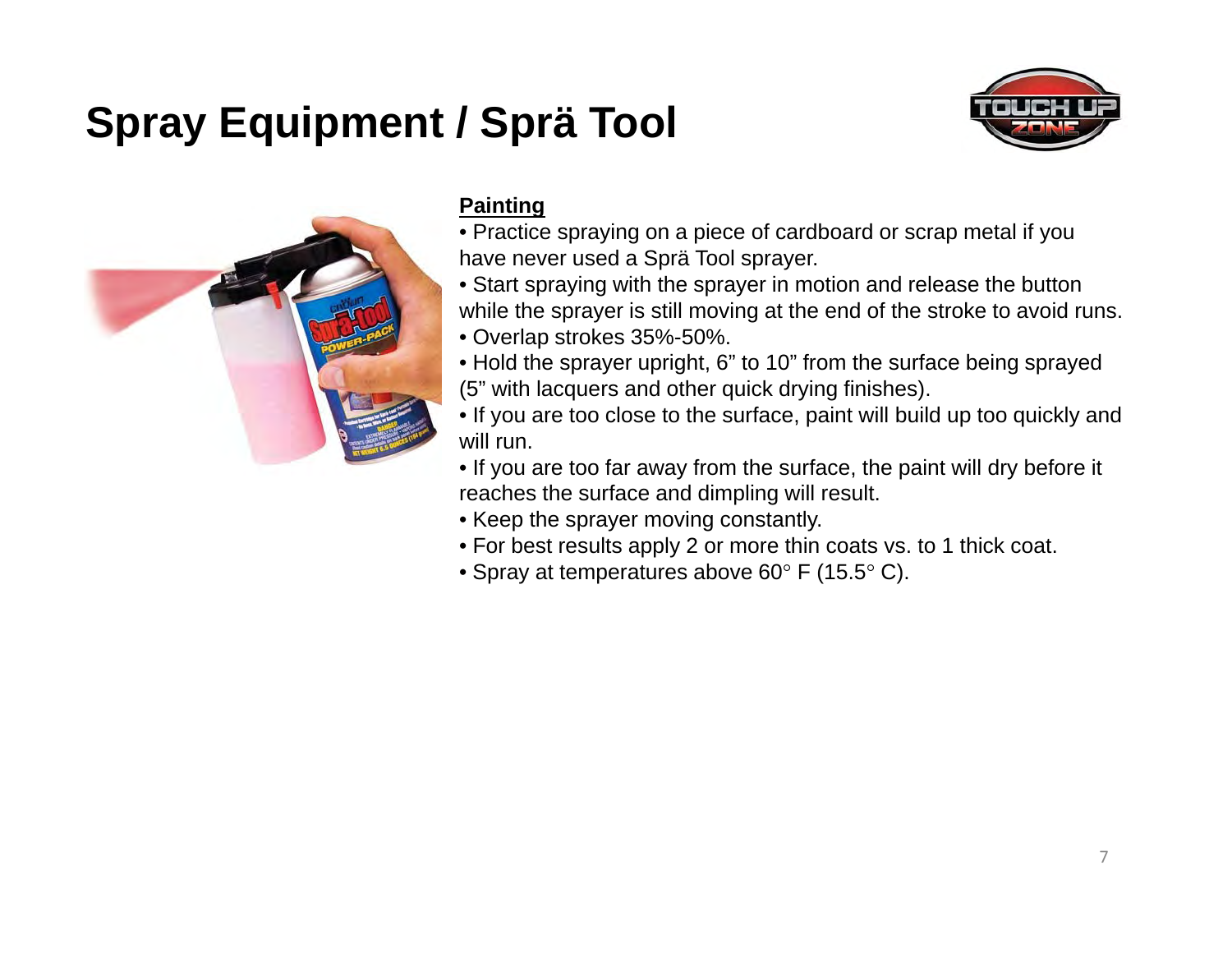# **Spray Equipment / Air Brush**





#### **CPN 95810 Air Brush Kit**

#### **Features, Advantages & Benefits**

- Very precise control, allowing you to touch up very small areas without a lot of overspray.
- If using multiple jars, you have the convenience of quick color or product changes (additional jars sold separately).
- You can use with a small portable compressor, or with a can of compressed air.
- Not great for painting larger areas (not a large spray pattern).
- Does require clean up afterwards.
- Single Action Air Brushes have a trigger that controls only the airflow. The amount of material being sprayed is adjusted by turning/setting a needle (color) adjustment screw. When the trigger is depressed, a preset amount of material is sprayed.
- A Single Action Air Brush is simpler for applying uniform even coats of color without any notable shade or tone variation, and is almost always preferred for single color and automotive touch up spray applications.
- Dual Action Air Brushes have a trigger that controls both air and material flow (press down on the trigger for air, pull back on the trigger for material flow adjustment). This style airbrush allows the user to adjust line width while spraying.
- applications and truer realism effects preferred by Air Brush Artists.  $~^8$ • A Dual Action Air Brush is preferred for shading effects and color gradations, as well as being more proficient for detail airbrush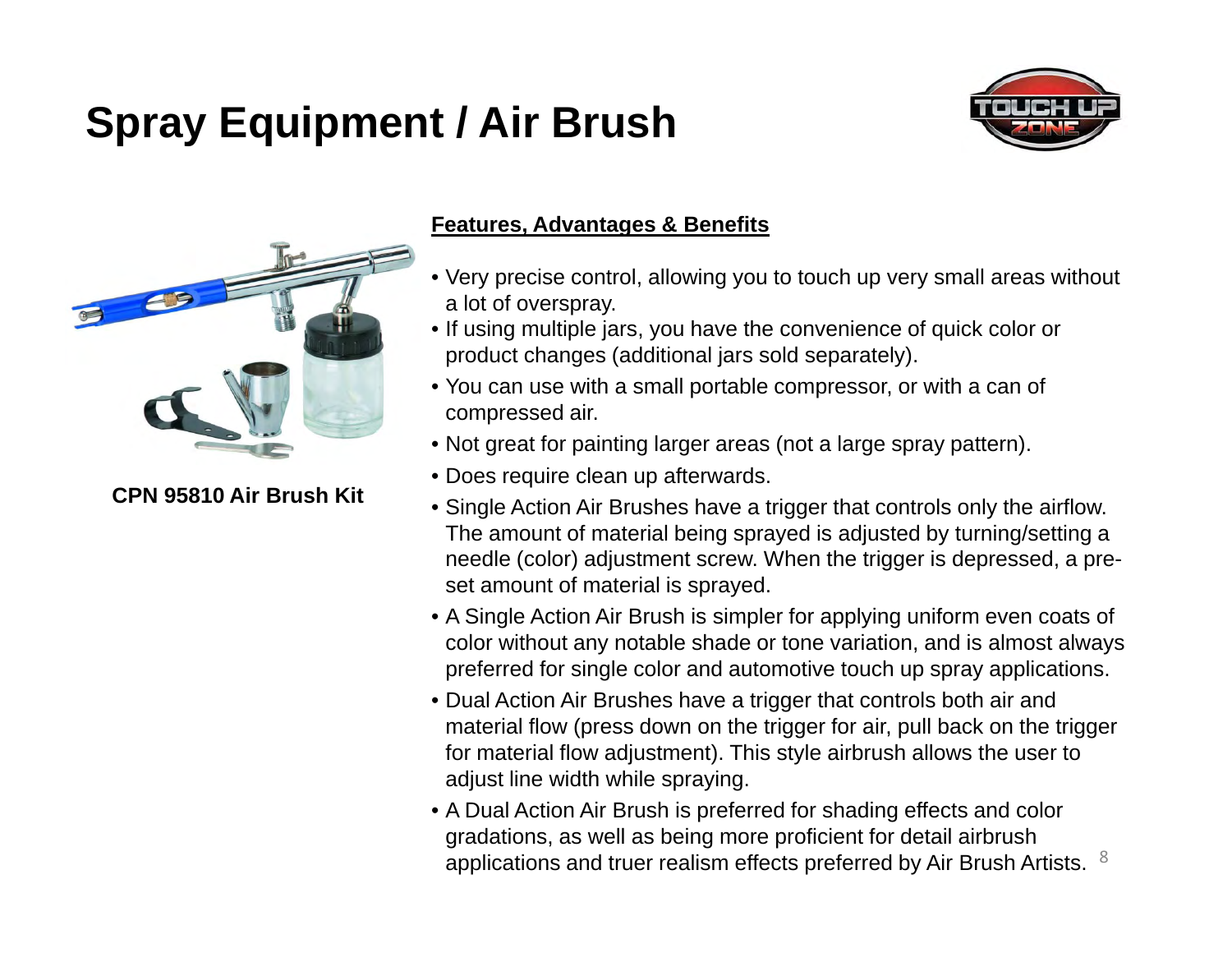

9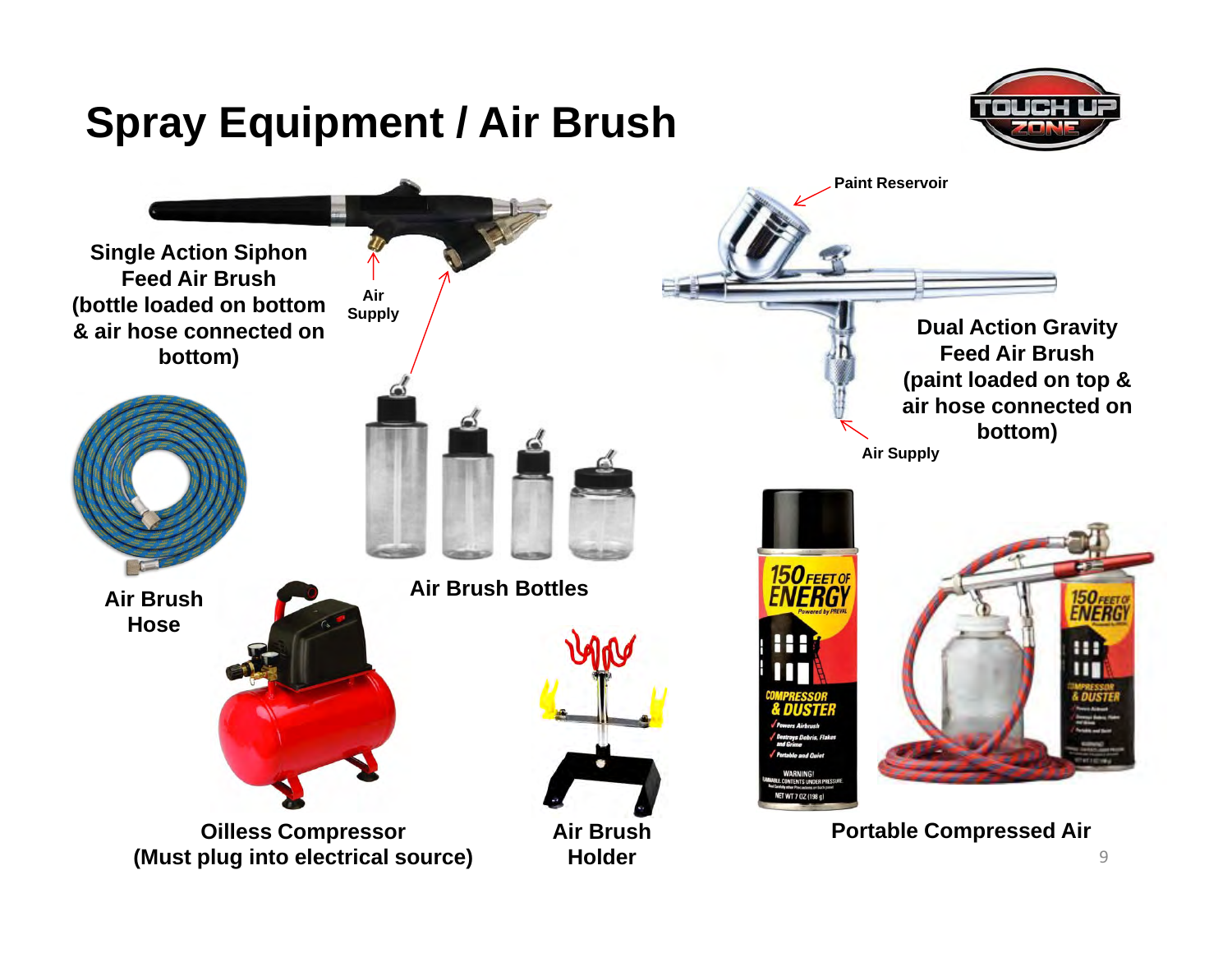### **Spray Equipment / Spray Guns**





**Siphon Feed Spray Gun MAX W9814**



#### **Tips for Using Spray Guns**

- Spray Guns provide excellent atomization of paint finishes, and are what most professional painters use to apply automotive finishes.
- Spray guns required compressed air to operate.
- Spray guns require cleaning and maintenance to continue performing optimally.
- Gravity Feed spray guns (pictured top left) have the spray cup on top of the gun.
- Siphon Feed spray guns (pictured bottom left) have the spray cup on the bottom of the gun.
- Pressure Feed spray guns (not pictured) uses fluid and air hoses to connect to a pressure pot (which is pressurized with compressed air). Pressure Feed guns are great for spraying very large surfaces such as tractor trailers.
- Both Gravity Feed and Siphon Feed spray guns atomize paint finishes very well, and you can purchase different fluid tip set ups to spray different types of materials. Some general recommendations on using fluid tips is outlined below:
	- –Heavy-bodied primers and primer surfacers work best when you use a nozzle size of 1.7 to 2.2.
	- –Basecoats should be sprayed with a 1.2 to 1.4 nozzle.
	- –Clearcoats should be sprayed with a 1.4 to 1.6 nozzle.
	- –Sealers and single-stage urethanes should be sprayed with 1.5 to 1.8 nozzles.
- Siphon Feed Spray Gun and not sprayed in the air) or 65%, and have no more than 10 psi at the all<br>CPN 69708 cap. This pertains to all spray guns with cup sizes larger than 3 ounces. 10 • To be compliant with EPA regulations, spray guns must be High Volume Low Pressure or HVLP, have a minimum transfer efficiency (paint applied to surface and not sprayed in the air) of 65%, and have no more than 10 psi at the air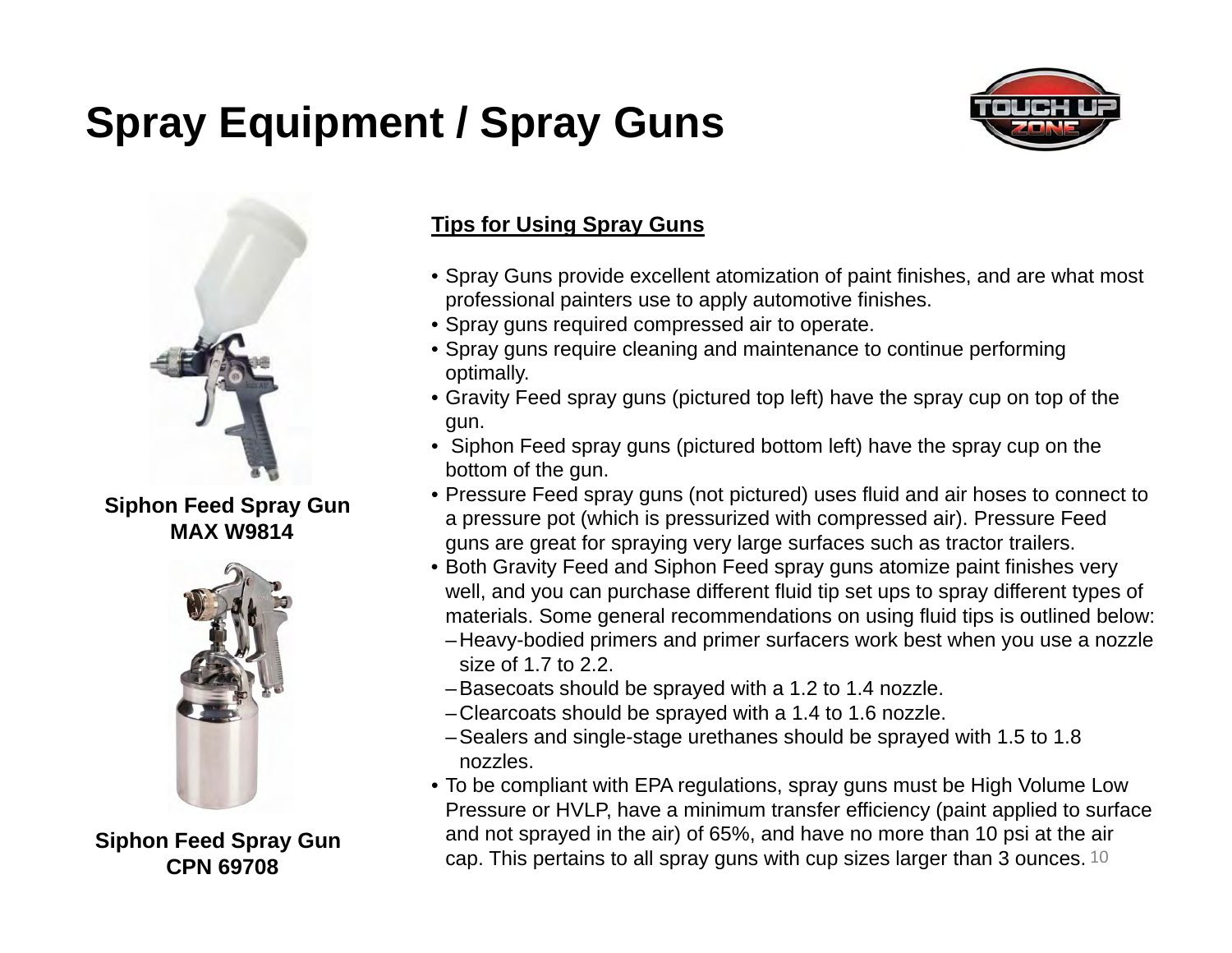### **Spray Equipment / Spray Guns**



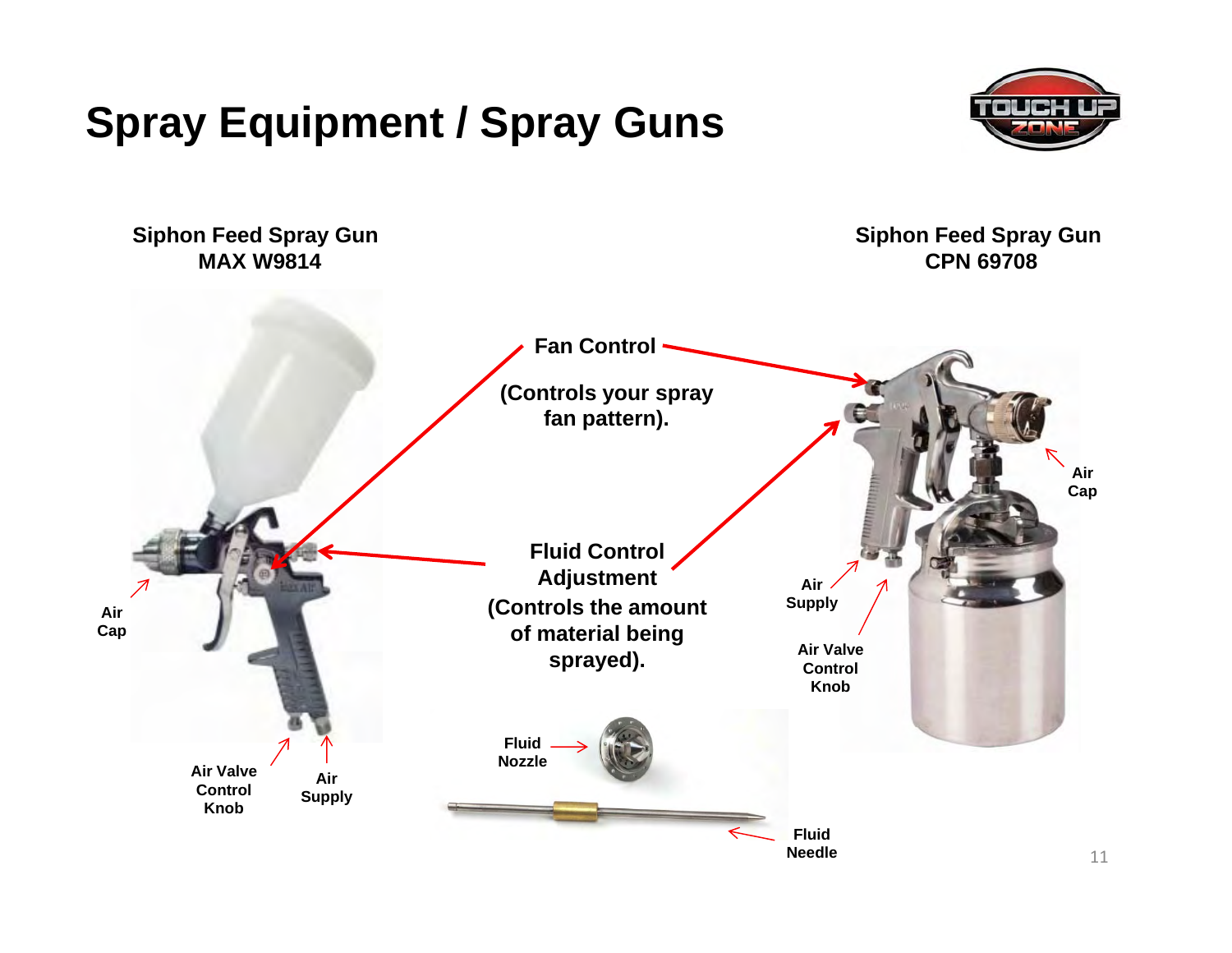### **Spray Equipment / Spray Gun Patterns**



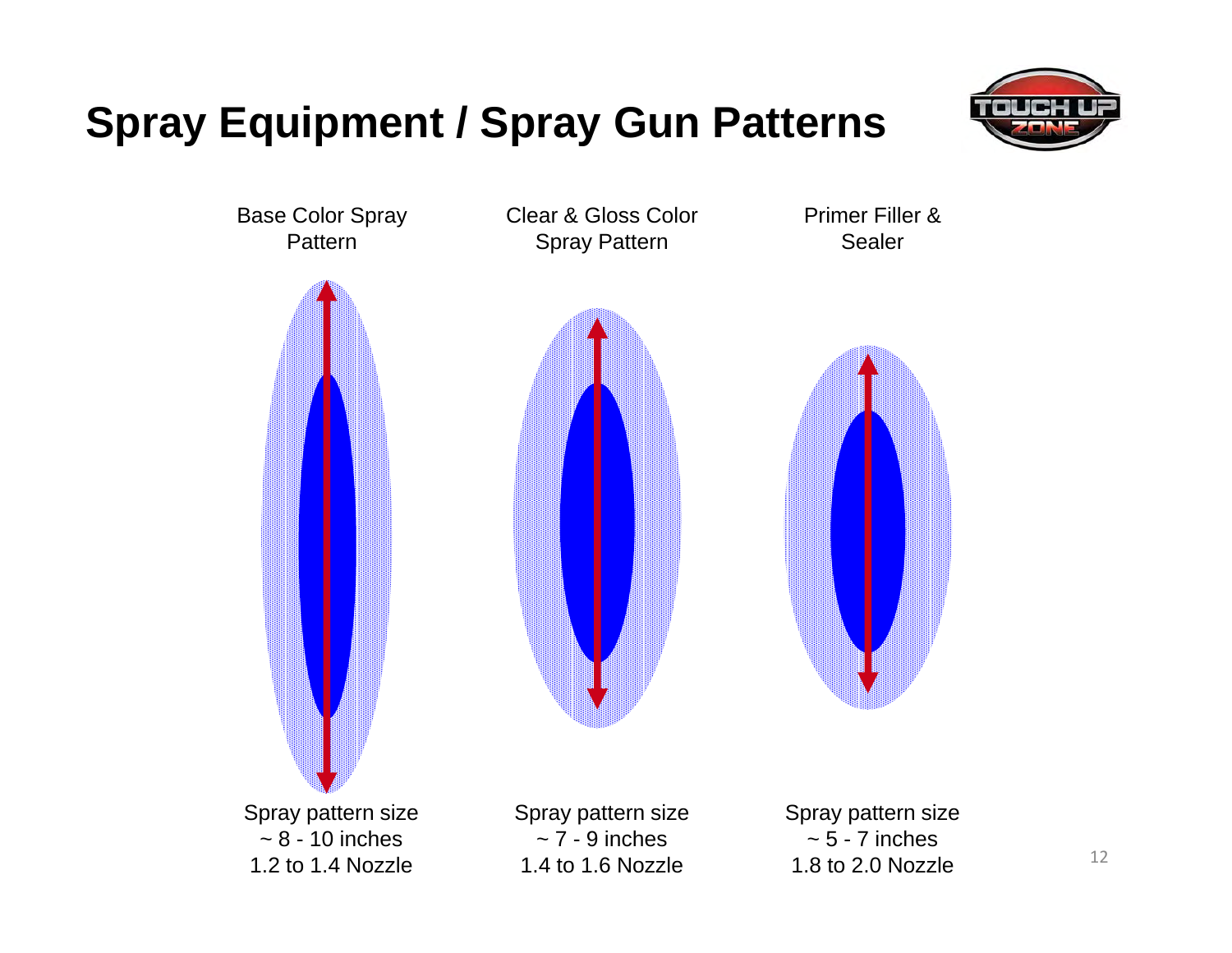### **Spray Equipment / Trouble Shooting**



#### **Heavy Center Pattern**

•Viscosity too high •Air or material pressure incorrectly set •Nozzle too large.

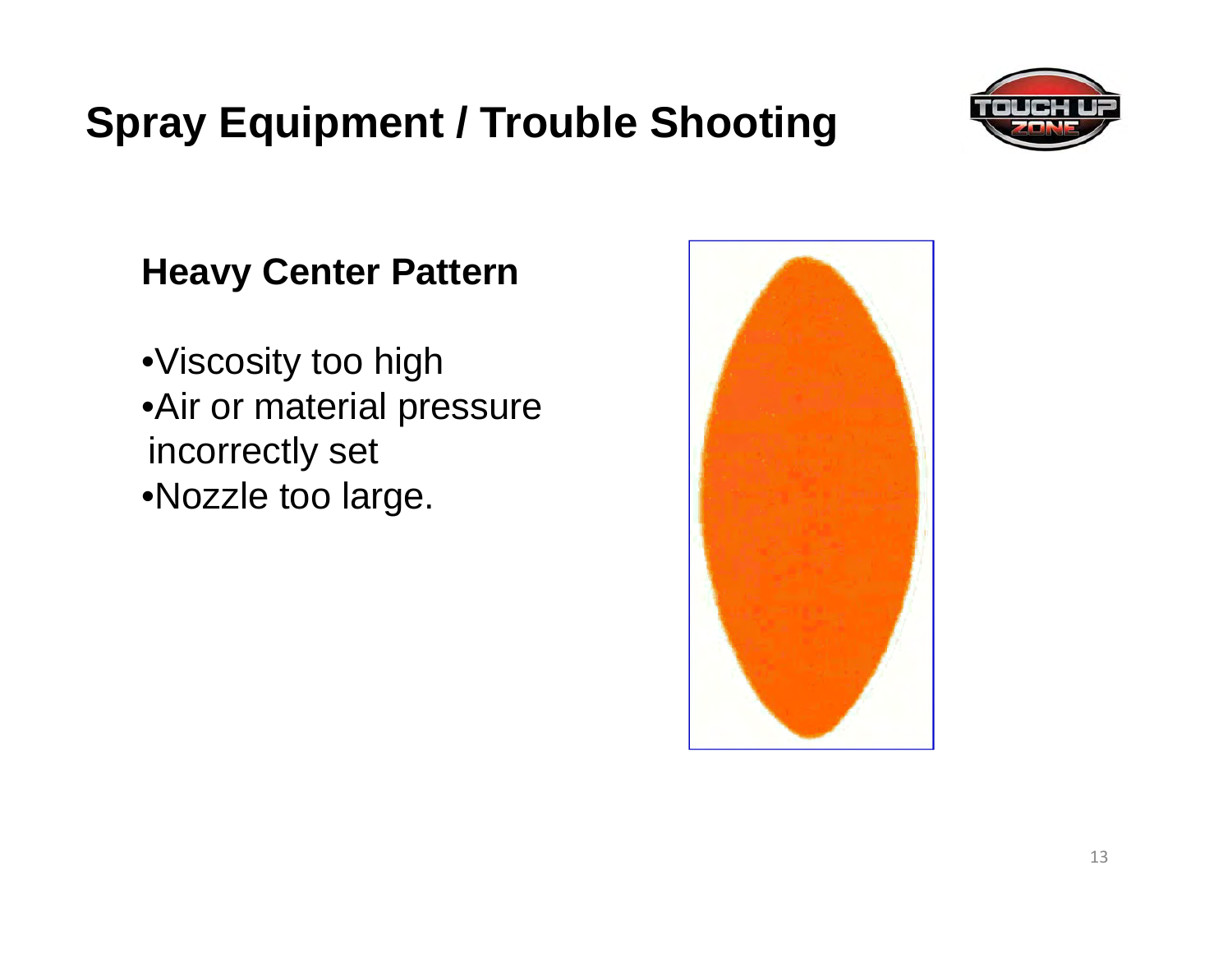### **Spray Equipment / Trouble Shooting**



#### **Split Spray Pattern**

•Supply of paint too low •Air or material pressure incorrectly set.

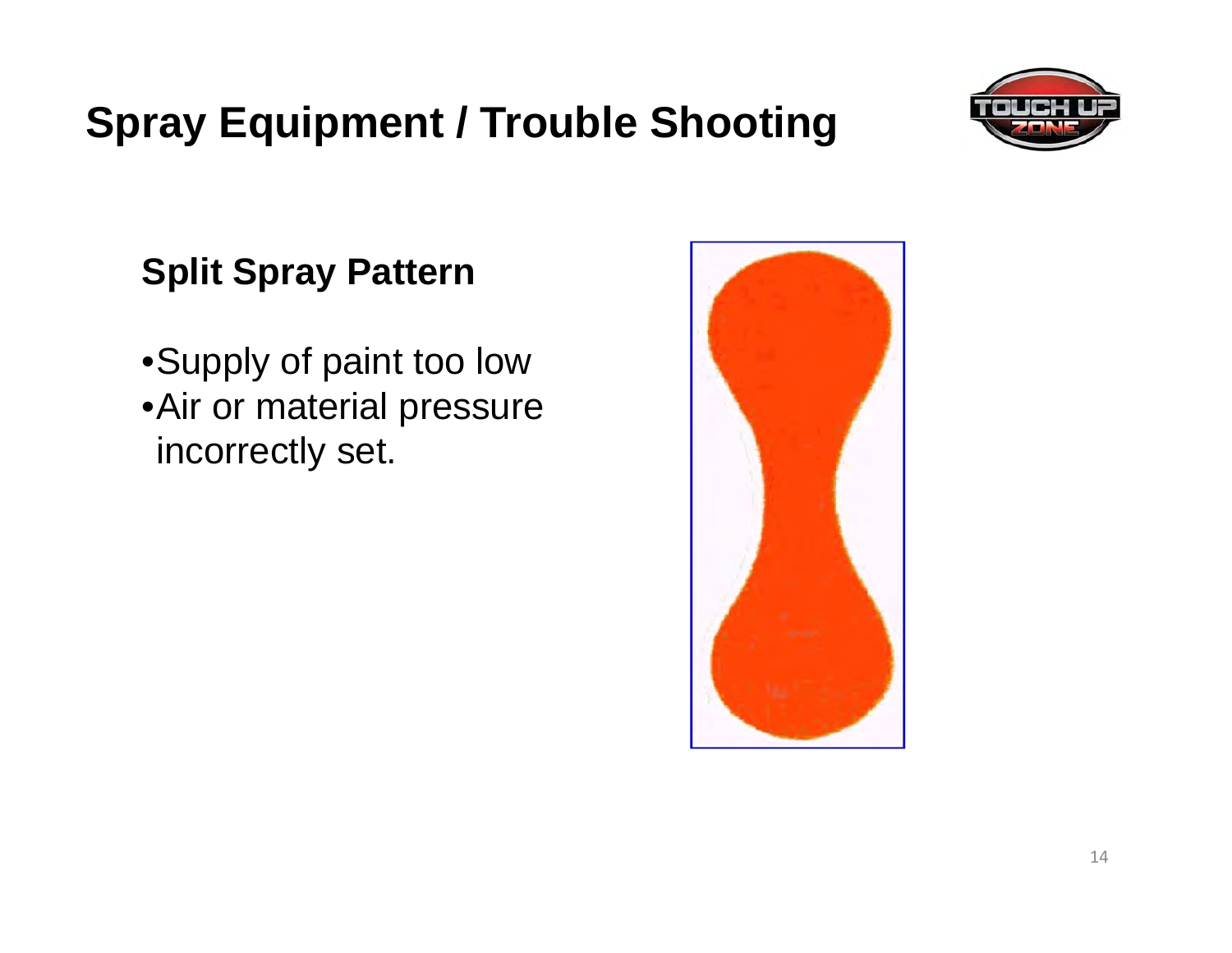### **Spray Equipment / Trouble Shooting**

#### **Heavy Top or Bottom Pattern**

•Nozzle or air cap dirty •Clean air cap carefully •Replace air cap and/or nozzle, including fluid needle, if necessary.



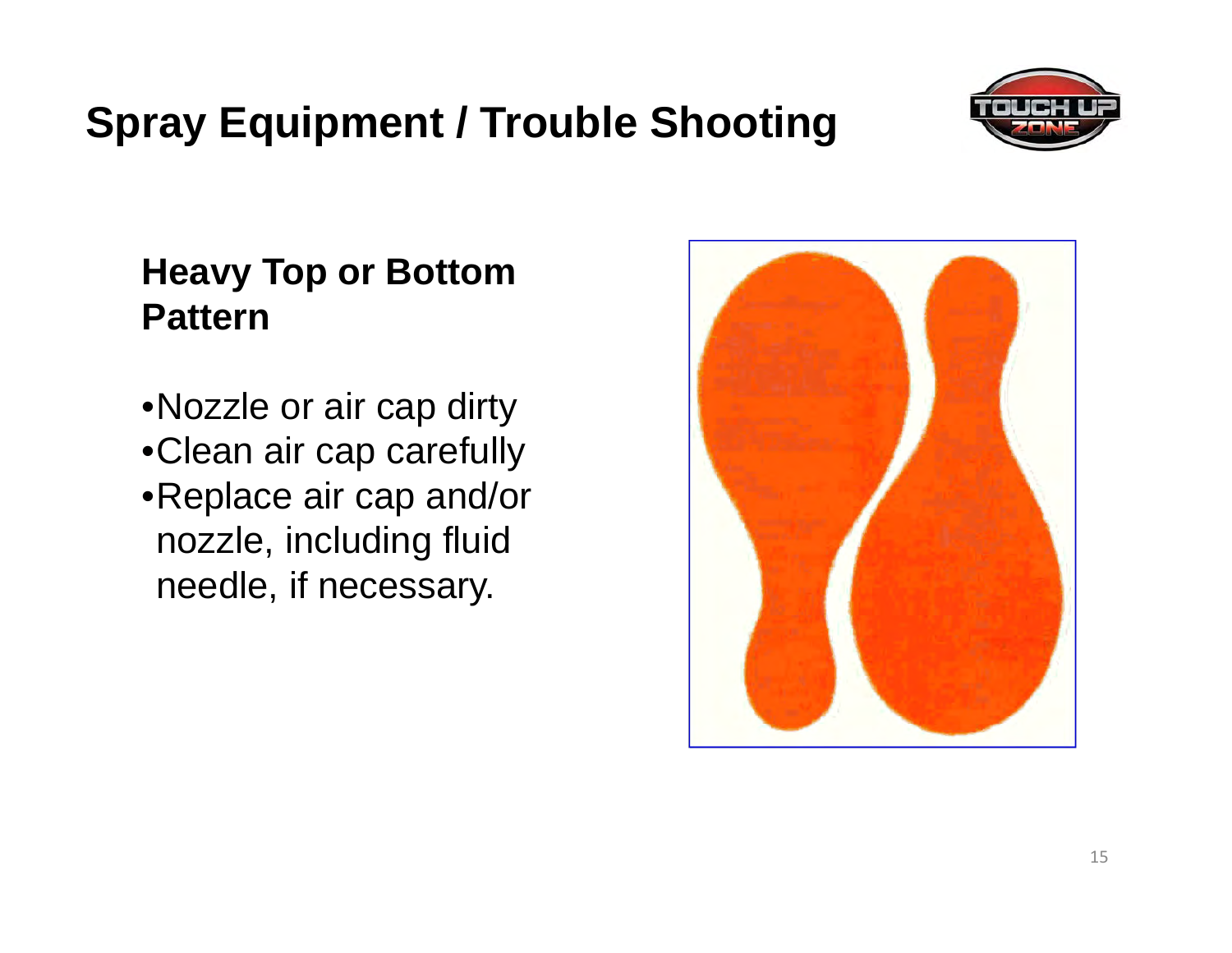#### 16

### **Spray Equipment / Trouble Shooting**

#### **Heavy Right or Left Side Pattern**

- •Nozzle or air cap soiled •Clean air cap and air nozzle carefully
- •Replace air cap and/or nozzle, including fluid needle, if necessary.



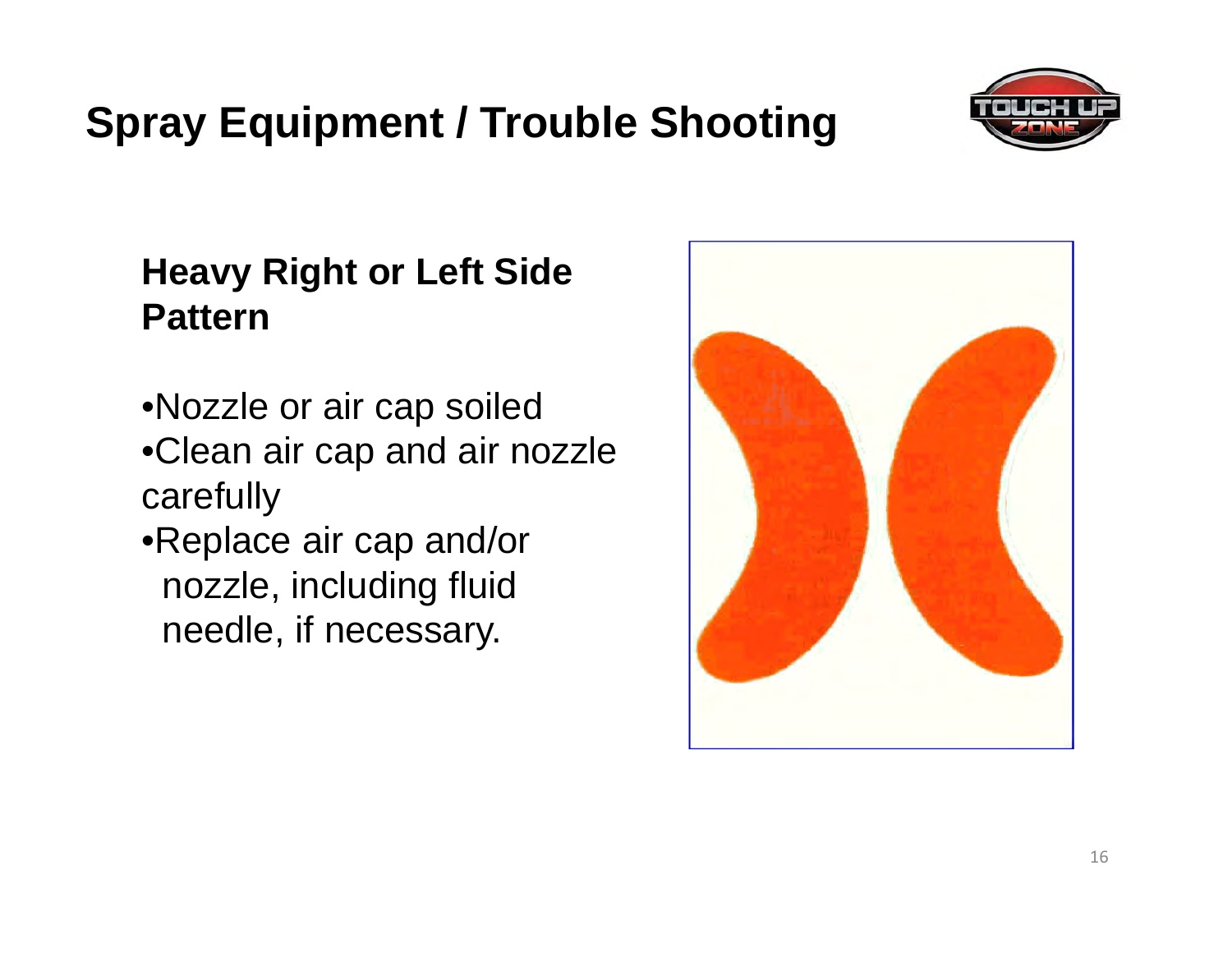#### 17

# **Spray Equipment / Trouble Shooting**

#### **Spitting or Fluttering**

- Flow of material interrupted or insufficient paint in gun
- Nozzle loose
- Fluid needle packing or packing screw loose
- Vent hole clogged.



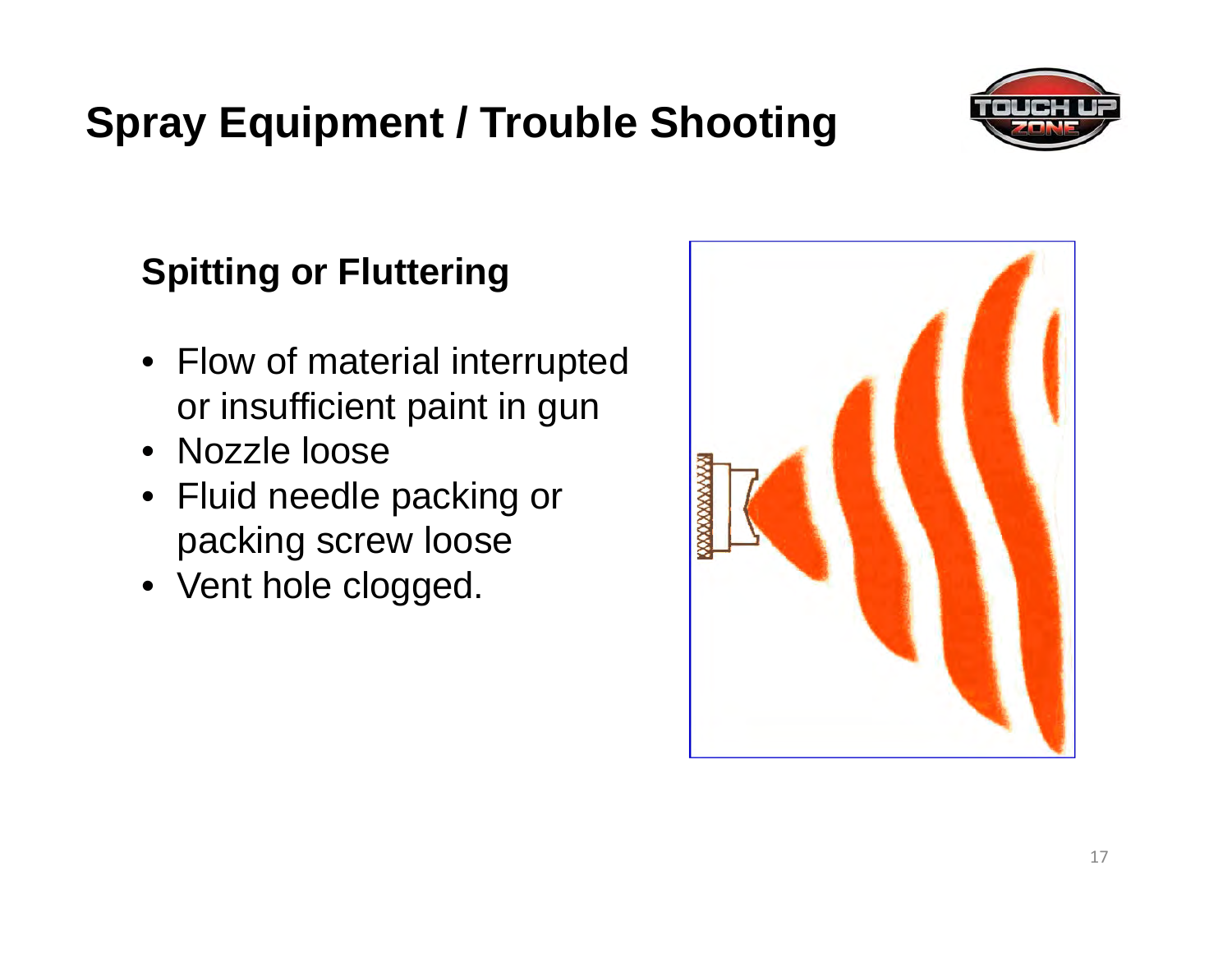### **Spray Equipment / Best Practices**



• Always use sufficient compressed air to power your spray gun or air brush. This is especially critical with HVLP spray guns.

- Air must be clean and dry: free from oil, dust, condensation, dirt, and silicone.
- The pressure in the piping system must remain constant for spray guns (make sure your compressor is suited to run your spray gun).





**In Line Air Filters**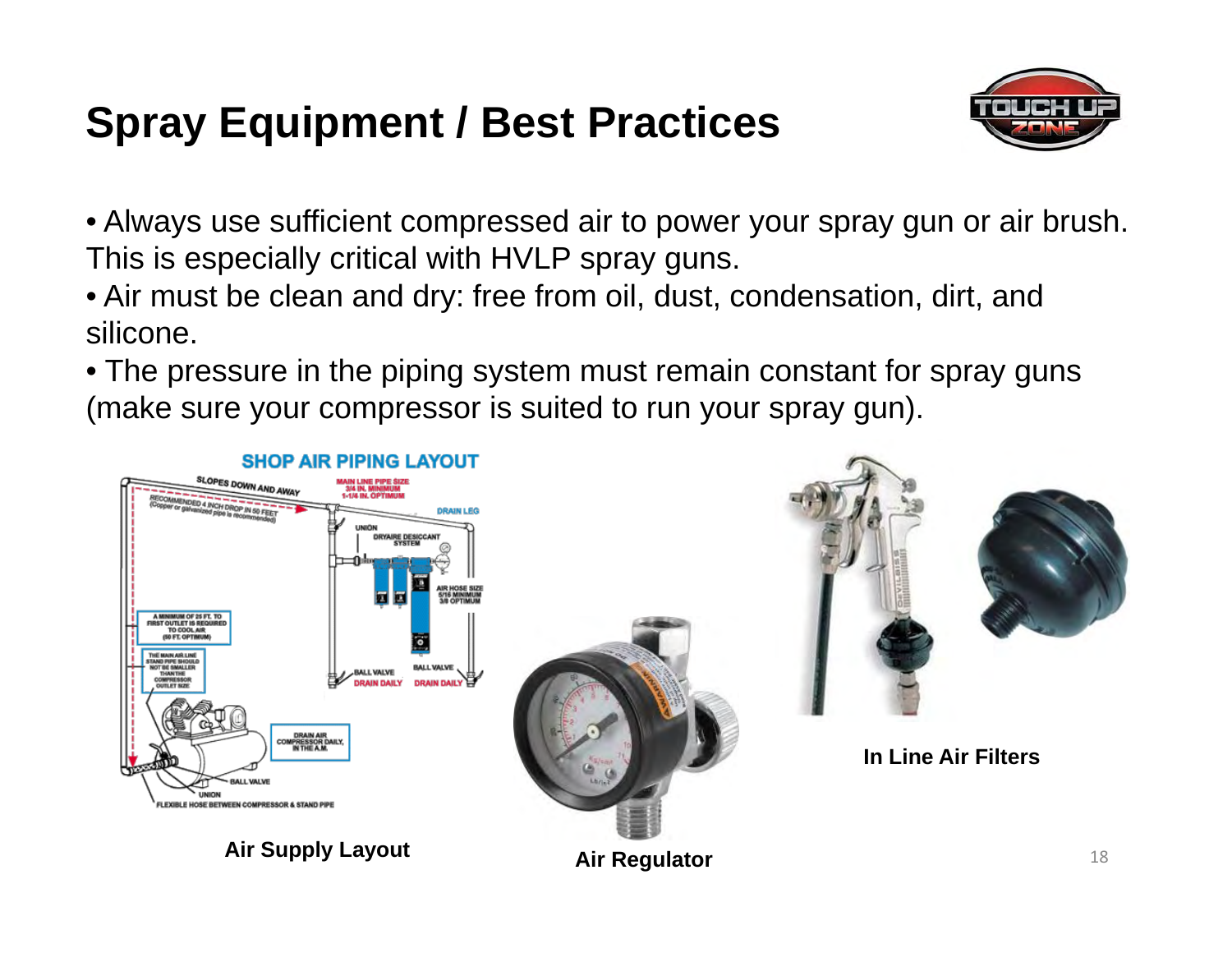# **Spray Equipment / Best Practices**



• Always use a strainer to filter out any debris before it gets into your paint finish.



- **Red**
- **Coarse Mesh**
- **177 Micron**
- **PN 81-84**
- **Use for Primer Fillers**



- **Blue**
- **Medium Mesh**
- **149 Micron**
- **PN 81-83**
- **Use for Clears & Gloss Color**



- **White**
- **Fine Mesh**
- **100 Micron**
- **PN 81-82**
- **Use for Base Color**



- **White**
- **Economy Paper Filter**
- **190 Micron**
- **PN XL-STR**
- **Use for Primer**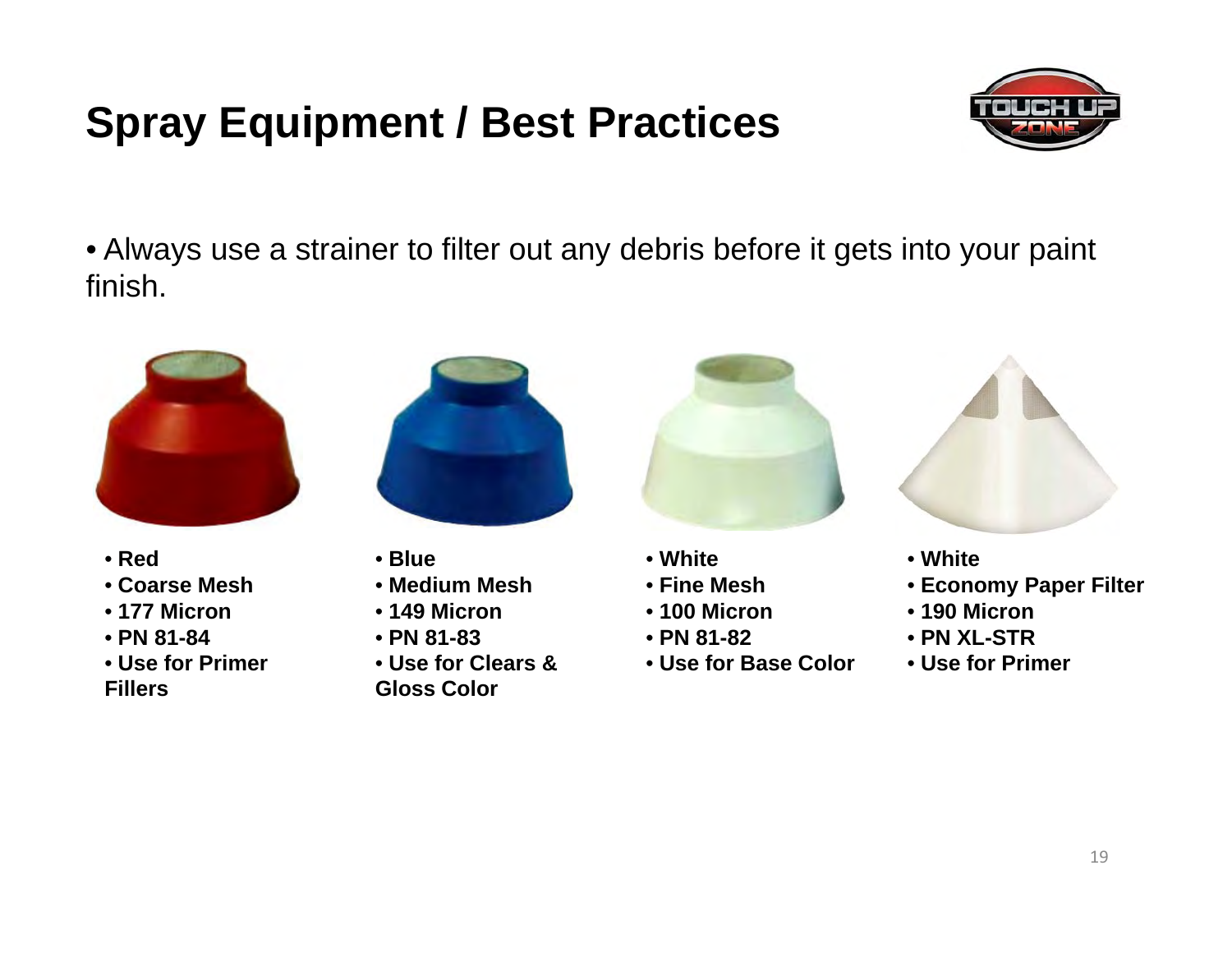# **Spray Equipment / Best Practices**



• Always clean your equipment after use.



• **Enclosed Spray Gun Cleaner** • **EPA Compliant**



- **Enclosed Air Brush Cleaner**
- **EPA Compliant**
- **CPN 68154**
- **Spray Gun Cleaning Set**
	- **CPN 99634**



- **Air Brush Cleaning Set**
- **CPN 68155**